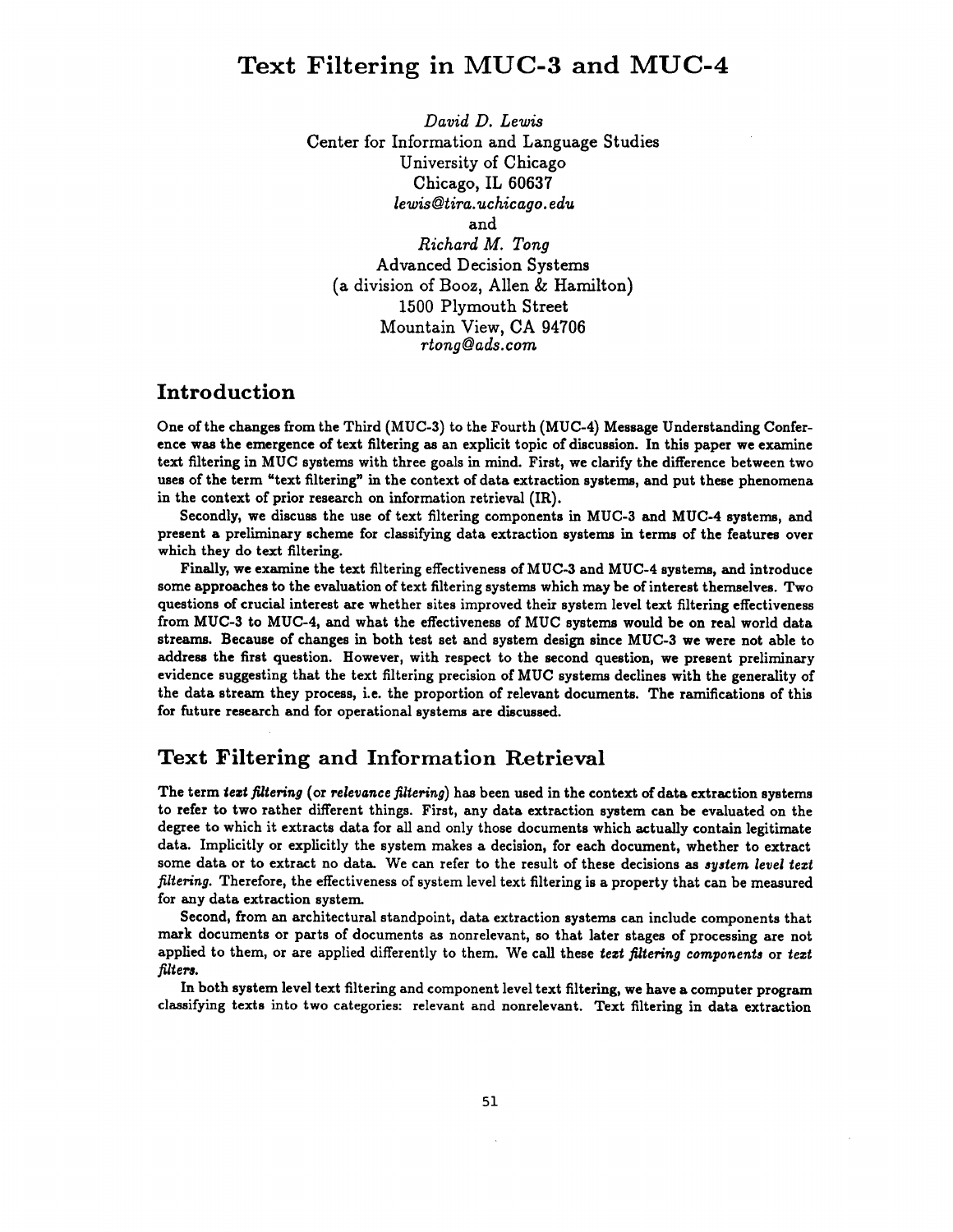systems is therefore closely related to a number of text classification tasks that information retrieval researchers have investigated. It is useful to view these tasks as lying along a continuum according to the degree of care that goes into defining classes of documents, and the duration of interest in those closes:

- *1. Tezt retrieoal:* Computer selection of a subset of a document database to display in whole or summary form to a user in response to a user request. A user's division of documents into relevant and nonrelevant may be of relatively short-term interest, and may indeed change during a retrieval session.
- 2. Text routing, text filtering, and *SDI* (selective dissemination of information): These terms refer to a loose collection of text classification tasks such as managing personal electronic mail, distribution of information to the appropriate person in an organization, and so on. Categories are of longer term interest than in text retrieval, may be defined by someone other than the consumer of information, and may be part of an organized scheme.
- *3. Tezt categorization:* Classification of documents with respect to a set of one or more preexisting categories. The categories are usually of long term interest and part of an organized scheme (hierarchical, disjoint, etc.).

Text filtering in data extraction systems falls toward the text categorization end of this continuum, since the two categories of interest (templates/no templates) axe of long term interest and axe given considerable attention system builders. One difference between MUC text filtering and most IR categorization tasks is the complexity of the category definition. A relevance judgment in MUC-3 or MUC-4 required distinguishing between terrorist events and state sponsored violence on the one hand and very similar guerilla warfare events on the other. The exclusion of discredited, nonspecific, and nonrecent events further complicated the definition of relevance. In contrast, the distinctions made in classical text categorization tasks, such as automated controlled vocabulary indexing, tend to be broader and involve fewer conditions.

Another distinction is that the proportion of relevant documents in the MUC test sets is much higher than in typical text categorization applications. The consequences of this will be discussed when we examine the system level text filtering results from MUC-3 and MUC-4.

## **Approaches to Text Filtering in MUC System Design**

MUC-3 and MUC-4 systems varied widely in the extent to which they made use of text filtering components. Some used none at all, others used several kinds. In this section we summarize the uses of text filtering found in these systems. We break down the uses of text filtering into three classes, according to whether the filtering takes place before, during or after parsing. Note that we us the term "parsing" rather loosely here to refer not just to syntactic analysis, but to all substantive linguistic analysis. Thus our categories are:

- *1. Pre-parse:* Filtering is performed before significant linguistic analysis. Entire documents or parts of documents are flagged as nonrelevant based on the presence or absence of particular words or simple patterns of words.
- *2. Intr~-parse:* Some documents or parts of documents are classified as nonrelevant by examining partially produced syntactic or semantic representations before linguistic analysis is complete.
- *3. Post-parse:* Filtering is based on examining the final output of linguistic analysis, or examining actual templates that are otherwise ready to be output. The decision made is usually to allow or disallow an entire document or an entire template, rather than a part of a document.<sup>1</sup>

 $1$ Note, that we chose not make a further distinction between "post-analysis" and "post-templates" filtering even though we have examples of both in the MUC-3/MUC-4 systems. From a text filtering perspective, this distinction is not so interesting since they are both examples of filtering on complex semantic structures using domain specific heuristics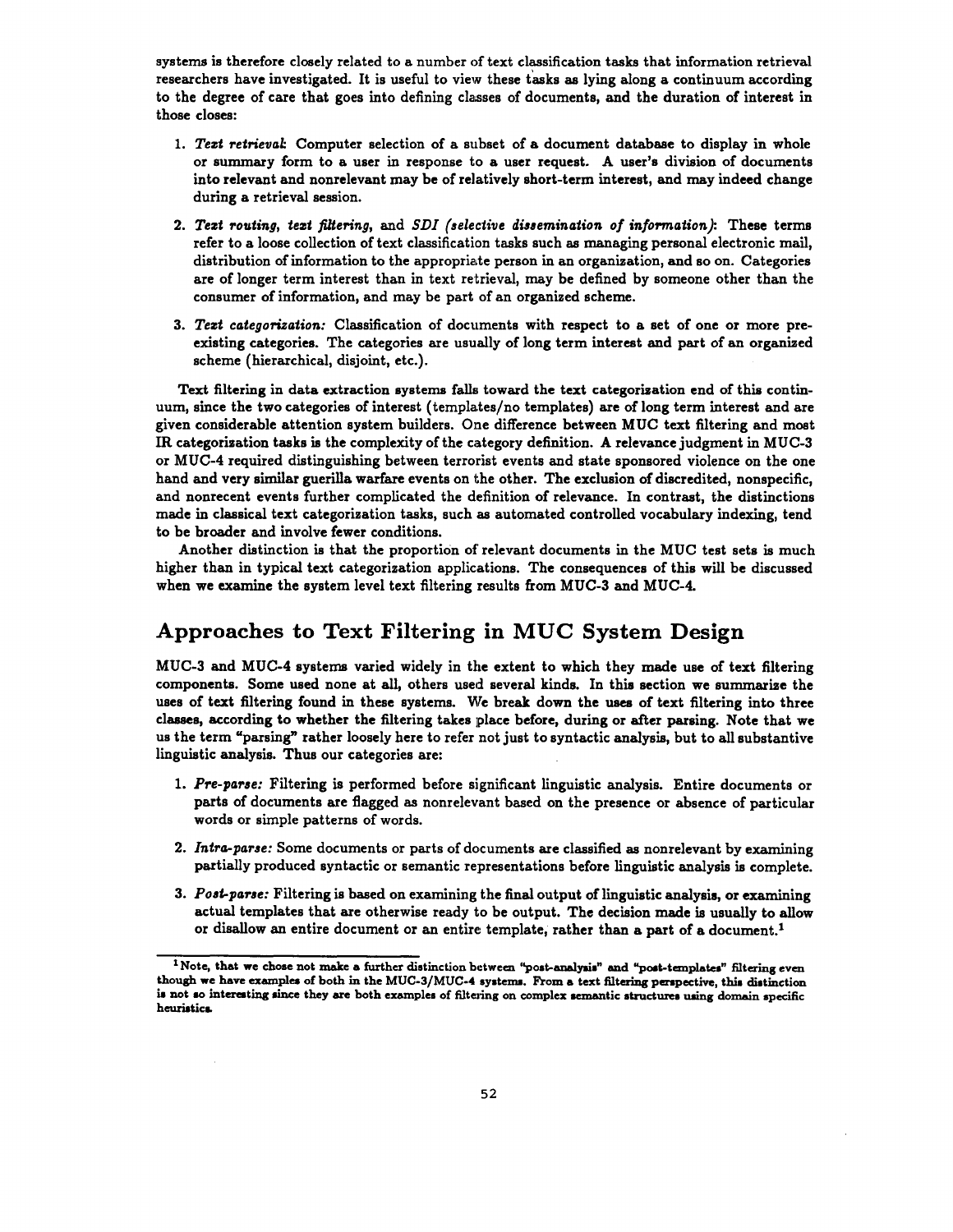| System         | Pre-parse  | Intra-parse | Post-parse |  |  |
|----------------|------------|-------------|------------|--|--|
|                | $MUC-3/4$  | $MUC-3/4$   | $MUC-3/4$  |  |  |
| <b>ADS</b>     | $yes/$ *** | $-$ /***    | no/***     |  |  |
| BBN            | no/no      | yes/yes     | no/yes     |  |  |
| ConQuest       | no/no      | no/no       | yes/no     |  |  |
| GE.            | yes/yes    | no/no       | yes/yes    |  |  |
| <b>GE-CMU</b>  | ***/yes    | $***/no$    | $***/yes$  |  |  |
| $_{\rm GTE}$   | $no/***$   | $no/***$    | $yes/***$  |  |  |
| <b>HUGHES</b>  | no/no      | —/—         | no/no      |  |  |
| ITP            | yes/***    | $no/***$    | $yes/***$  |  |  |
| LSI            | yes/yes    | no/no       | yes/yes    |  |  |
| MDC            | no/yes     | no/no       | yes/yes    |  |  |
| <b>MITRE</b>   | $***/no$   | $***/no$    | $***/no$   |  |  |
| NMSU/Brandeis  | $***/yes$  | ***/yes     | $***/no$   |  |  |
| <b>NYU</b>     | yes/yes    | no/no       | yes/yes    |  |  |
| <b>PARAMAX</b> | yes/yes    | —/—         | no/no      |  |  |
| <b>PRC</b>     | no/no      | no/no       | yes/yes    |  |  |
| <b>SRA</b>     | ***/yes    | ***/no      | $***/no$   |  |  |
| SRI            | yes/yes    | no/no       | yes/yes    |  |  |
| <b>UMASS</b>   | no/no      | yes/yes     | yes/yes    |  |  |
| UMICH          | ***/yes    | ***/no      | ***/yes    |  |  |
| UNL/USL        | yes/***    | $-$ /***    | $no/***$   |  |  |
| <b>USC</b>     | ***/no     | ***/no      | ***/no     |  |  |

Table 1: Summary of Text Filtering Functions for MUC3 and MUC4 Sites

LEGEND:

**--denotes** "not applicable"

\*\*\* denotes "did not participate"

The lines between these classes are not sharp. Filtering rules which refer to semantic classes of words, or which are based on complicated patterns defined over words, straddle the pre-parse and intra-parse cases. Similarly, the point at which parsing is over and any filtering would be post-parse is not always clear. Nevertheless, we found the distinctions useful, and summarize our analysis of the systems with respect to them in Table 1. The entries in this table are primarily derived from the system descriptions provided by the individual sites in the MUC-3 proceedings in their presentations at the MUC-4 workshop. In some cases, clarification was provided by sites in response to requests by the authors.

#### Use of Text Filtering in MUC-3 and MUC-4 Systems

In this section we briefly describe the text filtering processes performed by each of the sites participating in MUC-3 and/or MUC-4. While every site that participated in both MUC-3 and MUC-4 made some changes to their overall system these were mostly not in the text filtering functions. On the other hand, some repeating sites fielded completely different systems in MUC-4.2

ADS: ADS' CODEX system used a pre-parse filter based on matching complex patterns of words and phrases at the sentence level. Sentences that matched the patterns above some threshold were candidates for further processing. Those that were below threshold were eliminated. ADS participated in MUC-3 hut not in MUC-4.

BBN: BBN's PLUM system performed intra-parse filtering in a "Discourse Module" where only

<sup>&</sup>lt;sup>2</sup>More detailed descriptions of the MUC-4 systems can be found elsewhere in this volume. Detailed descriptions of the MUC-3 systems can be found in "Proceedings Third Message Understanding Conference (MUC-3)," San Diego, May 1991. Morgan Kaufmann Publishers, San Mateo, CA.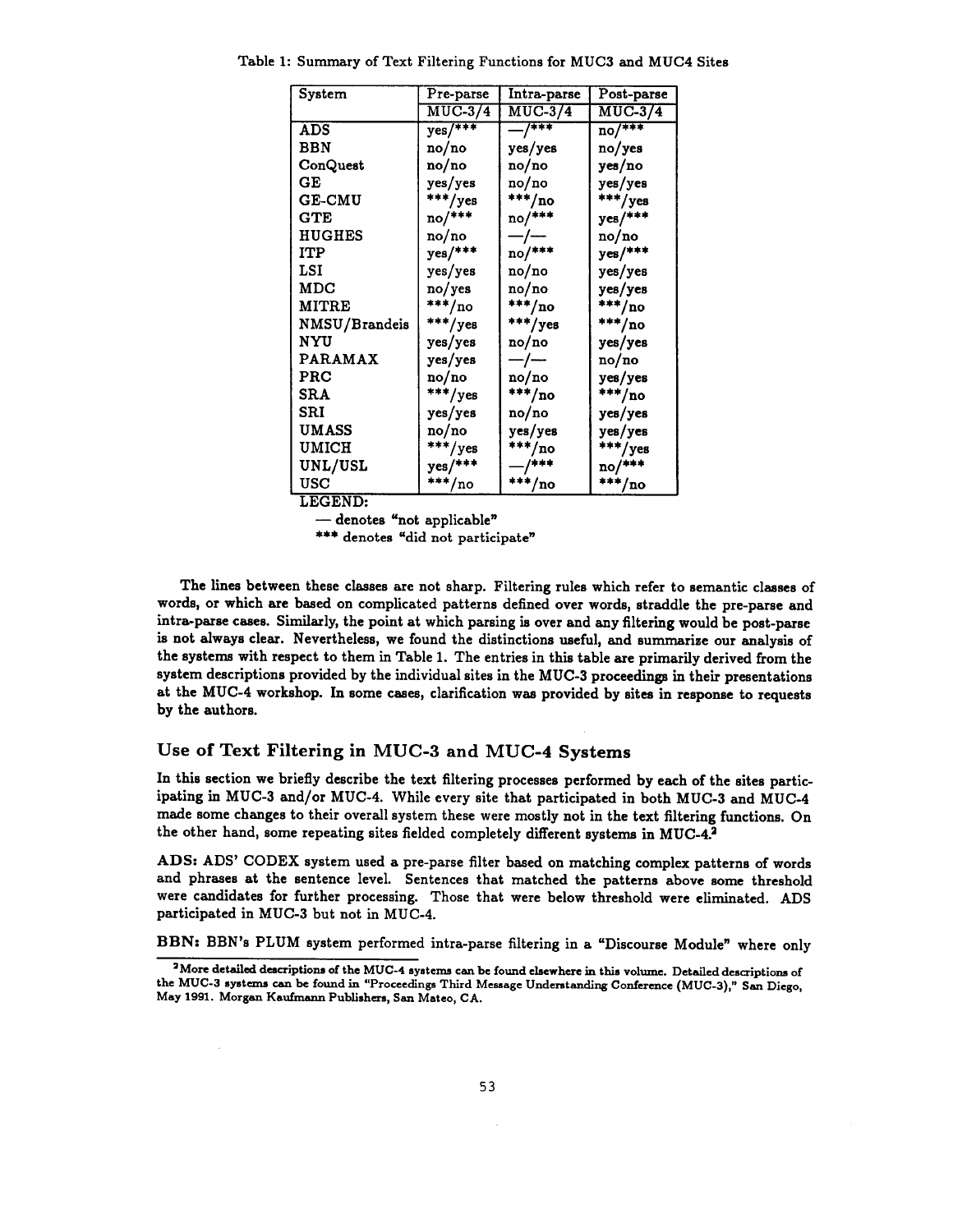terrorist incidents, or possible terrorist incidents, generate "discourse event structures." The version of PLUM fielded at MUC-4 added a statistical classification algorithm for paragraph level filtering. This probabilistic filter was trained on paragraph level relevance judgments and flagged paragraphs as relevant or nonrelevant based on the presence of particular word stems. Full NL analysis of nonrelevant paragraphs was still carried out, but events in those paragraphs were not allowed to trigger templates. Thus this method mixed aspects of pre-parse and post-parse filtering. (We classify it as post-parse in Table 1.)

OEz GE's NLToolset performed pre-parse filtering of non-relevant sentences and parts of sentences using lexico-semantic patterns. Post-parse filtering involved generating templates in their final form and then checking them against relevance conditions.

GE-CMU: The GE-CMU system fielded for MUC-4 was identical to the GE system except for the replacement of GE's TRUMP analyzer with a generalized LR parser. Filtering functions are exactly the same. GE-CMU were new participants in MUC-4.

GTE: GTE's TIA system performed post-parse filtering on the semantic output of their semantic analyzer. This "output translator" was only partially implemented, however. GTE did not participate in MUC-4.

HUGHES: Hughes' approach made substantial use of text classification methods, but apparently did not use classifiers trained specifically on the distinction between relevant and nonrelevant texts.

**ITP:** ITP's system used a simple form of pre-parse filtering by ignoring sentences which did not contain a terrorism word. The system also performed post-parse filtering on the output of its language analysis module. The "cognitive model" produced by this module is an interpretation of the complete message text which was then examined for indicators of relevant MUC events. ITP did not participate in MUC-4.

LSI: LSI's DBG system performed both pre-parse and post-parse filtering. The pre-parse filtering was done by selecting only those sentences that contained a keyword taken from either the "event word list" or the "result word list." Post-parse filtering was based on processing semantic interpretations which, if they contained relevance indicators, caused the generation of an entry on the internal DBG-template-queue. This queue was subjected to further processing to determine which MUC templates should be generated.

MDC: MDC's INLET system fielded for MUC.-3 used a preliminary form of post-parse filtering in the generation of templates. For MUC-4, MDC fielded an improved system called TexUS that performed keyword-pattern-based, pre-parse filtering at the sentence level, as well as some post-parse filtering based on event rejection while attempting to fill templates.

**MITRE:** Mitre's system performed no filtering as defined in this paper. Mitre was a new participant at MUC-4.

NMSU/Brandeis: The NMSU/Brandeis MucBruce system performed "two-pass" pre-parse filtering to determine both relevant texts and then relevant paragraphs with respect to specific events. These filters are statistical classifiers developed using the MUC training corpus. Intra-parse filtering was performed as part of the "robust parsing" process. Sentence level parsing was terminated if either no appropriate action word was found or various template filling criteria were not met. The NMSU/Brandeis team were new participants at MUC-4.

NYU: NYU's PROTEUS system performed pre-parse filtering at the sentence level using simple keyword pattern matching. This filtering is done after lexical analysis to minimize the number of patterns that need to be specified. Post-parse filtering was performed on the "event frames" generated from the output of the linguistic analysis. In particular, filters removed frames involving only military targets and those involving events more than two months old.

PARAMAX (MUC-3: UNISYS): Paramax's CBAS system fielded at MUC-4 was a more ef-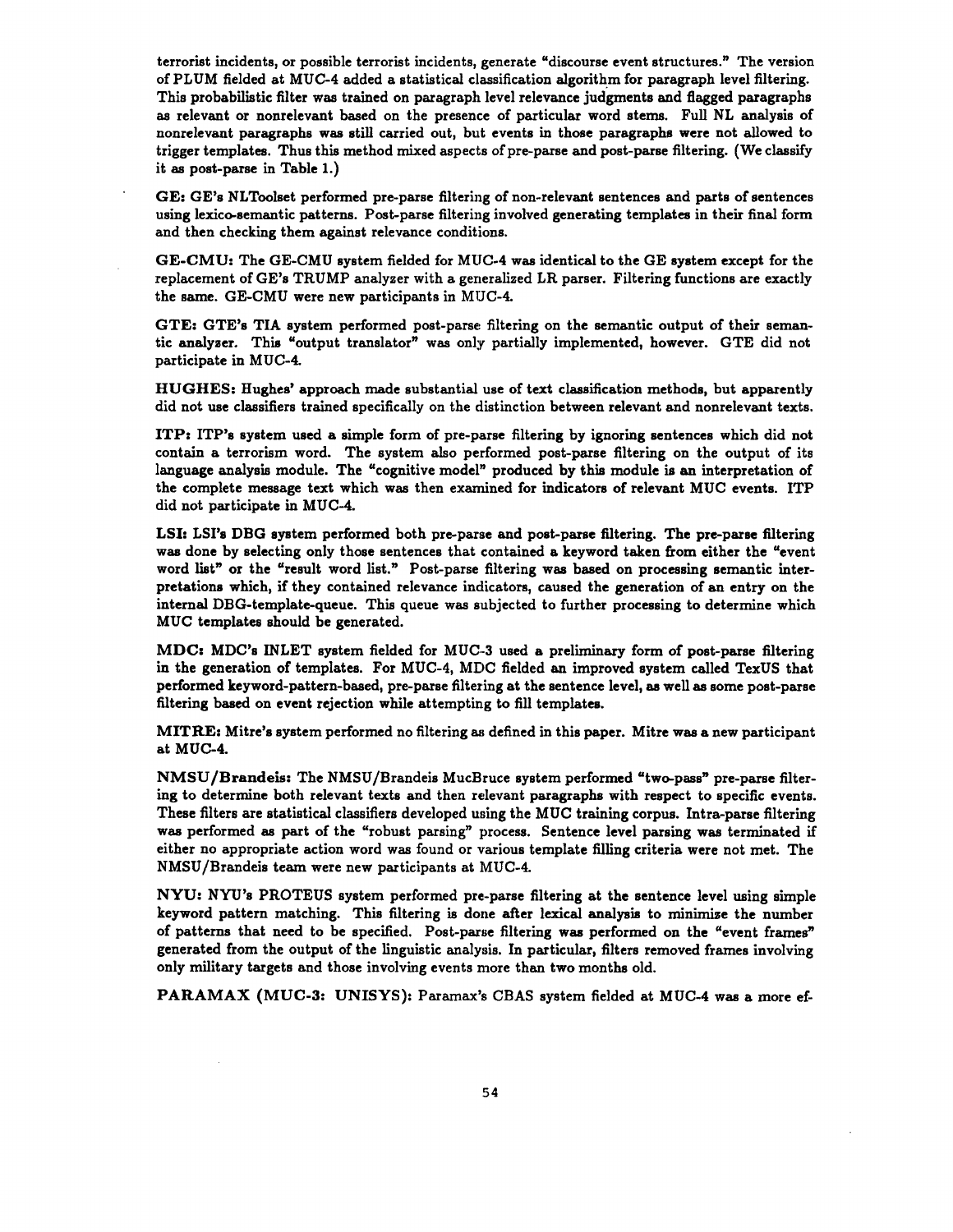ficient implementation of the KBIRD rule base used in MUC-3. The CBAS system performed pre-parse filtering by using statistical correlations between words occurring in the text and "concept profiles" for MUC related events. Text was marked as relevant if the match was above a specific threshold. Subsequent processing keyed off the text marked as relevant.

PRC: PRC's PAKTUS system performed post-parse filtering by examining the output of the "discourse analysis" module. The filter looked for domain-specific patterns in the output and if no patterns were matched within a sentence, then that sentence was ignored in generating the final template output.

SRA: SRA's SOLOMON system performed pre-parse filtering by rejecting paragraphs that did not contain MUC-specific keywords. SRA were new participants in MUC-4.

SRI: SRI's TACITUS system fielded for MUC-3 used both pre-parse and post-parse filtering. The pre-parse filter was a two-stage function. First, it identified relevant sentences using a statistical n-gram model trained on the MUC corpus. This was followed by an "keyword antifilter" that flagged as relevant sentences that had been filtered out by the previous stage, but which contained certain keywords and were in close proximity to a sentence already marked as relevant. The post-parse filter operated on completed templates and removed those that did not satisfy certain coherence or relevance criteria. The completely new FASTUS system fielded for MUC-4 again used both pre-parse and post-parse filtering. Pre-parse filtering used "trigger words" derived from patterns recognized by the system as it constructed MUC templates. A variety of optional post-parse filters were used, such as screening out templates with too many targets, templates with civiIian targets, and templates with stale dates.

Univ. of Maryland/ConQuest (MUC-3: Synchronetics): The system fielded for MUC-3 had **<sup>a</sup>**rudimentary post-parse filter that examined the semantic network output of the linguistic analysis component and determined whether any of the actions detected were within the parameters of a "reportable action" as defined by the MUC task. The ICOTAN system fielded for MUC-4 performed no text filtering as defined in this paper.

Univ. of Massachusetts: The University of Massachusetts system performed both intra-parse and post-parse filtering. The intra-parse filtering was achieved by screening input sentences for triggers associated with "concept nodes". If the input contained no triggers then no case frames were instantiated and no further processing of that input was performed. Post-parse filtering was done using a memory-based consolidation of case frames into event descriptions. Event descriptions that did not meet MUC specific criteria were not used to generate filled templates.

Univ. of Michigan: The University of Michigan's LINK system performed pre-parse filtering at the sentence level. A sentence was filtered if it contains no "interesting" definitions. A definition was interesting if it was one of the terrorist acts or related words. Post-parse filtering was a two-step process. First, inappropriate slot fillers were removed, then entire templates were filtered if they contained an inappropriate date, or if they did not contain enough fillers to enable a possible match with the answer key. The University of Michigan were new participants at MUC-4.

Univ. of Nebraska Lincoln/Univ. of Southwestern Louisiana: The UNL/USL system was based on statistical text categorization. Templates were created for a document if it passed through the "optimal query" filter (trained to distinguish between relevant and nonrelevant documents) or if it produced sufficient activation of some incident type and other associated concepts. UNL/USL did not participate in MUC-4.

Univ. of Southern California: USC's SNAP systems performed no text filtering in the sense used in this paper. USC were new participants in MUC-4.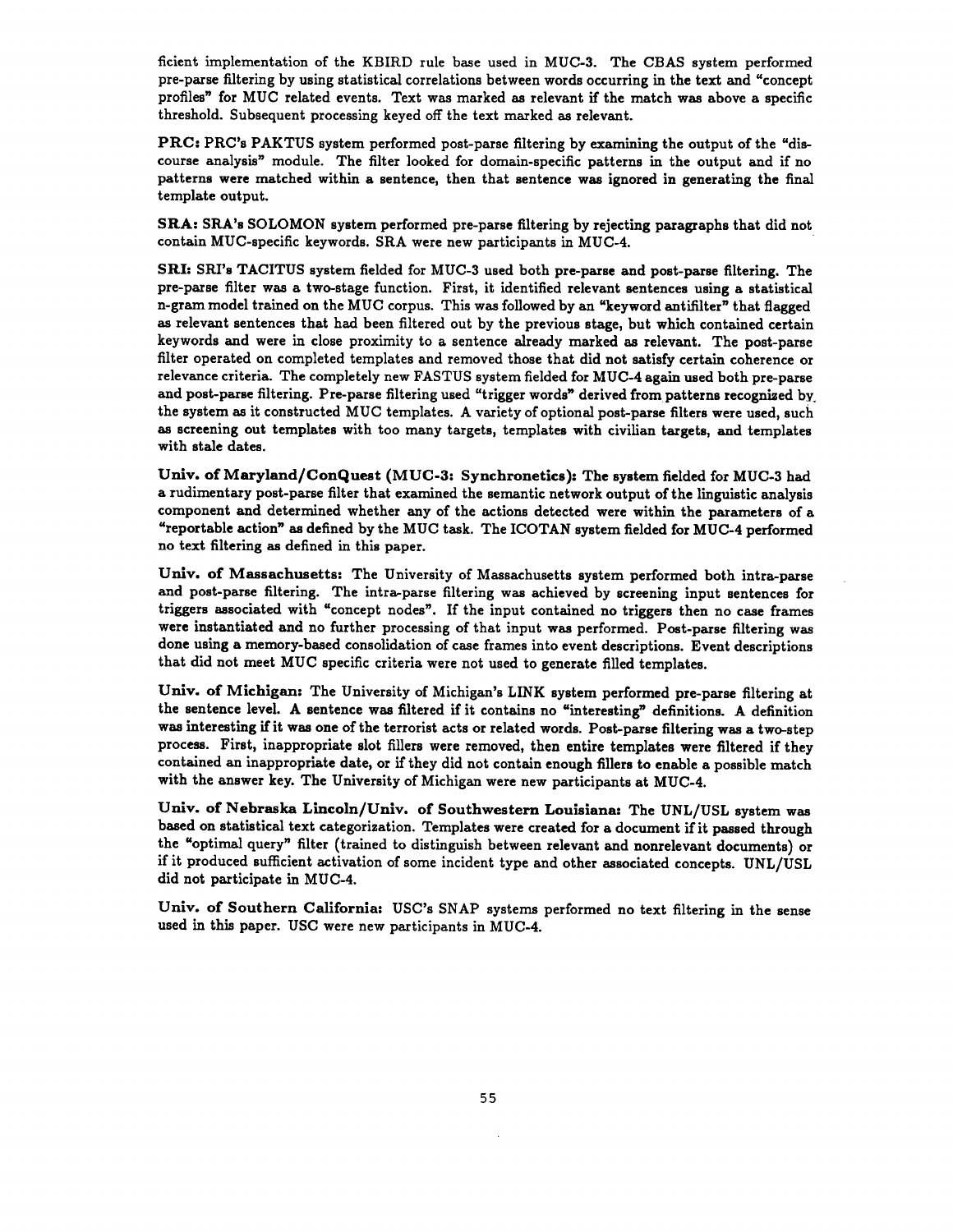#### **Discussion**

The most notable feature of Table 1 is that nearly all the systems include some filtering component. The relative rarity of intra-parse filtering is perhaps surprising, though without detailed descriptions of the parsing process, we admittedly were often unable to decide whether filtering was taking place. In any case, filtering during linguistic analysis is often an implicit process-the fact that an analysis did not produce a recognizable interpretation of a text unit and, therefore, ignored that unit is kind of filtering, but is not the kind under discussion here.

There was a tendency for certain constraints to be implemented as filters at particular points in the analysis process, and by particular methods. A. broad distinction between potentially relevant text involving violent events, and nonrelevant text lacking such events, was often encoded as a preparse filter. These pre-parse filters usually checked text units for words strongly associated with one or more incident types, and often were trained by statistical methods. This seems appropriate, since statistical classification methods using words as features are probably at their best in making such broad distinctions in subject matter.

On the other hand, constraints such those against events which were too old, too vague, or which involved military targets typically were implemented as simple rules which examined either the output of semantic interpretation or, more commonly, templates generated in otherwise final form. Again, this seems a reasonable strategy since the constraints on relevance here referred to properties of data which should be observable in correctly generated templates.

As well as exhibiting a range of text filtering strategies, MUC sites also exhibited a range of motivations for their use of text filtering. One motivation was efficiency, particularly in MUC-3, where many sites were challenged by a test set size larger than that used in previous Message Understanding Conferences, or in traditional NLP research. The use of computationally cheap filtering components to limit the amount of text analyzed by expensive natural language methods was crucial to allowing several systems to process the test set.

In other cases, filtering components were intended to improve effectiveness rather than, or in addition to, efficiency. Filtering out or flagging nonrelevant text early in processing reduced the chance of later stages of analysis extracting spurious data. Alternately, plausible data was tentatively extracted from parts of a document, but a later filtering stage could reject the as a whole if it did not satisfy the relevance constraints.

A third motivation for including filtering components was to save effort by system builders. Filtering is a simple classification process, which means that statistical and machine learning techniques can be used to induce filters from training data with relatively little human effort. MUC-3 and MUC-4 participants used corpora tagged for relevance of messages, paragraphs, or even sentences in training filters. These labelled corpora have the advantage that they can be shared between sites more easily than actual code, and can support the investigation of a variety of filtering strategies.

Finally, many filtering techniques include thresholds that can be varied to make a text more or less apt to be filtered out, providing a degree of flexibility to the overall system. Varying the threshold on the text filter can be used directly to vary the recall and precision of system level text filtering, as well as indirectly to vary recall and precision of data extraction.

Unfortunately, it is difficult to tell how useful text filtering components were in achieving the above goals. As we write this article, we know of only two MUC-4 sites that have presented data on the effect of running their system with different filtering variations. BBN showed the ability to trade off data extraction recall and precision by varying the threshold on their paragraph level text filter. SRI investigated turning on or off four template-level post-parse filters. Two were found to improve both recall and precision (for overall data extraction), while two were found to produce recall/precision tradeoffs.

We hope there will be more experiments of this kind, even (or especially!) if they produce seemingly trivial results, such as performance being terrible without the filter, or performance being unchanged without the filter.

## **Evaluation of Text Filtering in MUC**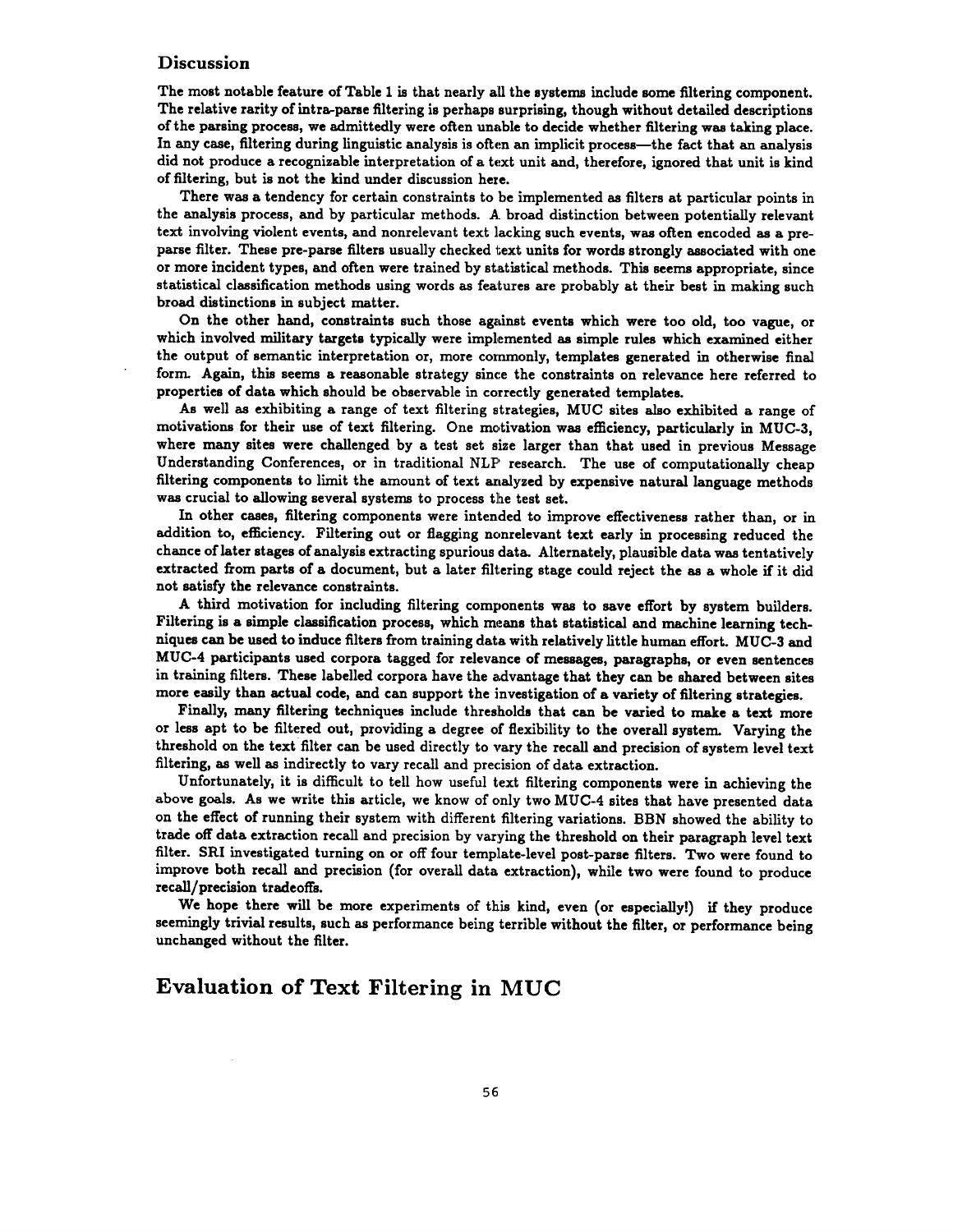|             | Yes is<br>Correct | No is<br>Correct |                                 |
|-------------|-------------------|------------------|---------------------------------|
| Decides Yes | $a + x$           | b                | $a+b+x$                         |
| Decides No. | c                 | $d + y$          | $ c+d+y $                       |
|             |                   |                  | $a+c+x$ $b+d+y$ $a+b+c+d+x+y=n$ |

Figure 1: Contingency table for binary decisions, including  $x + y = o$  optional/don't care decisions.

The MUC workshops have borrowed several of their effectiveness measures from information retrieval. As used in evaluating data extraction, the measures had to be modified considerably, so that the MUC measures recall, precision, and fallout are related to those in IR by analogy, not identity [CHL92].

However, when evaluating the degree to which MUC systems select all and only relevant documents from which to extract data, the measures recall, precision, and fallout have essentially the same meaning they do in text retrieval or text categorization. In all cases, we are evaluating the ability of a system to make correct yes/no decisions, and the contingency table model from signal detection is appropriate [Swe69].

One difference from typical IR tasks is the presence in MUC of documents for which all templates are optional, i.e. messages for which either decision by a system (generate templates or don't generate templates) is treated as correct. In Figure 1 we give a contingency table for binary decisions, adapted to allow for  $x + y = o$  optional documents, as well as  $a + c$  relevant documents and  $b + d$  nonrelevant documents. The total in the yes/yes cell is the number of relevant documents that were judged relevant by the system  $(a)$ , plus the number of optional documents that were judged relevant by the system  $(x)$ . Similarly, the total in the no/no cell is the sum of the nonrelevant documents that were judged nonrelevant  $(d)$ , and the optional documents that were judged nonrelevant  $(y)$ . The effectiveness measures for system level text filtering used in MUC-4 were:

- (1) recall =  $(a+x)/(a+c+x)$
- (2) precision =  $(a + x)/(a + b + x)$
- (3) fallout =  $b/(b + d + y)$

When  $x$  and  $y$  are  $0$  (no optional documents) these reduce to the conventional measures used in IR.

Another measure used in IR is *generality*, or the proportion of documents in the test set which are relevant [Rob69]. It is not a measure of system effectiveness, but rather of a property of a test set. In the traditional IR case, when there are no optional documents, generality is defined as:

(4) generality =  $(a + c)/(a + b + c + d)$ 

In the presence of optional documents, we would again like a definition of generality which is a measurement of the properties of the test set, not of any particular system. (Thus we should not refer to  $x$  or  $y$  in the formula, only  $o$ .) Two alternatives suggest themselves:

- (4') generality =  $(a + c)/(a + b + c + d + o)$
- (4") generality =  $(a + c + o)/(a + b + c + d + o)$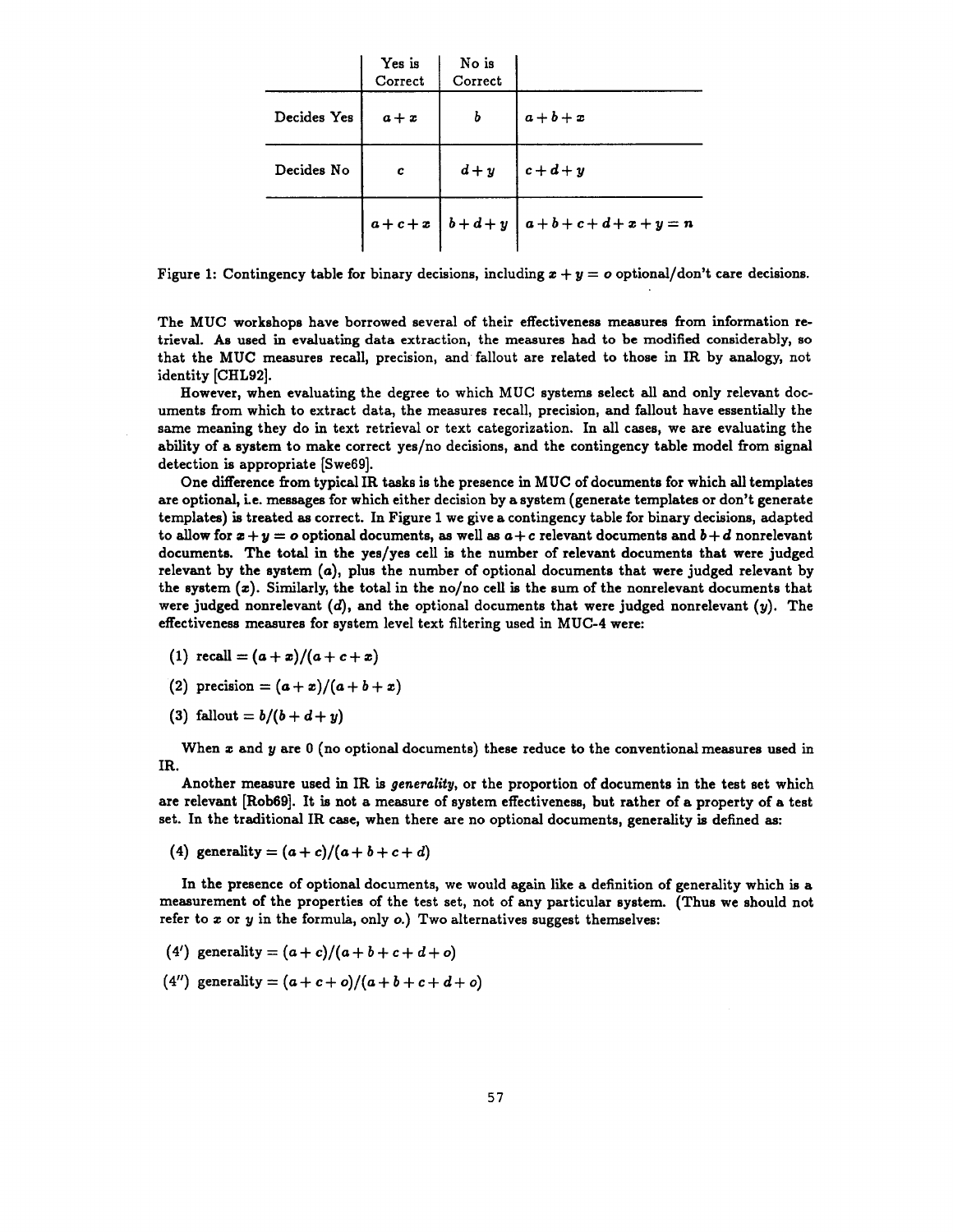|                        | Yes is<br>Correct | No is<br>Correct                                                                                 |                                                |
|------------------------|-------------------|--------------------------------------------------------------------------------------------------|------------------------------------------------|
| Decides Yes $(r + o)s$ |                   | ns                                                                                               | $(r+n+o)s$                                     |
|                        |                   |                                                                                                  | Decides No $ r(1-s)  (n+o)(1-s)  (r+n+o)(1-s)$ |
|                        |                   | $r + os$ $\begin{array}{ c c c c c } \hline r + os & r + o & r + n + o = t \ \hline \end{array}$ |                                                |

Figure 2: Expected values of contingency table cell counts for a system which randomly guesses a proportion 8 of documents to be relevant.

From a mathematical standpoint, the two meansures seem equally reasonable. We will use 4" in this paper for reasons described below.

We mentioned in the previous section that the proportion of relevant documents is much higher in MUC than in most IR tasks. This means that chance effectiveness, i.e. the effectiveness we would expect a system to achieve by random guessing, is relatively high. Along with the presence ofoptionai messages, this means that intuitions about whether particular effectiveness values constitute good performance can be misleading.

One aid to interpreting data is significance testing [Chi92b]. Another aid is to present for comparison the effectiveness that would be achieved by a system that performed the task randomly. We can compute the expected values of the effectiveness measures for a randomly performing text filter as follows. Suppose there are  $r$  relevant documents,  $n$  nonrelevant documents, and  $o$  optional documents in the test set. Assume a hypothetical system which will guess randomly with probability s that any particular document is relevant, and with probability  $1 - s$  will consider it nonrelevant. This gives us the contingency table shown in Figure 2. We show in each cell the expected number of documents which would fall in that cell, under the assumption that the system is given the benefit of the doubt for optional documents, as in MUC.

From this table we can calculate the expected values for recall, precision, and fallout:

- (5)  $E(\text{recall}) = \frac{(r+o)s}{r+o4}$
- (6)  $E(\text{precision})=\frac{r+o}{r+n+o}$
- (7)  $E(\text{fallout}) = \frac{n}{n + o(1 \epsilon)}$

For example, the TST3 test set had 65 relevant, 4 optional, and 31 nonrelevant documents. A system which randomly treated 70% of documents as relevant would have an expected recall on TST3 of 0.71, expected precision of .69, and expected fallout of .67. A system that randomly treated 25% of documents as relevant would have expected recall of .26, expected precision of .69, and expected fallout of .23.

Note that the expected value of precislon for a randomly guessing system is constant with varying values of 8. In fact, it is simply generality, as defined in 4" above. (Defining generality as in 4" lets us maintain the identity between generality and the expected value of precision, even when optional documents are present.)

This points up a weakness in using precision to measure text filtering effectiveness. When systems are operating at chance or near chance levels, precision cannot distinguish between a tendency to blindly guess many documents as relevant and a tendency to blindly guess few documents as relevant. One consequence of this is that the best strategy for a system with poor text filtering capability, if evaluated on recall and precision, is to guess that every document is relevant, maximizing recall and ignoring precision.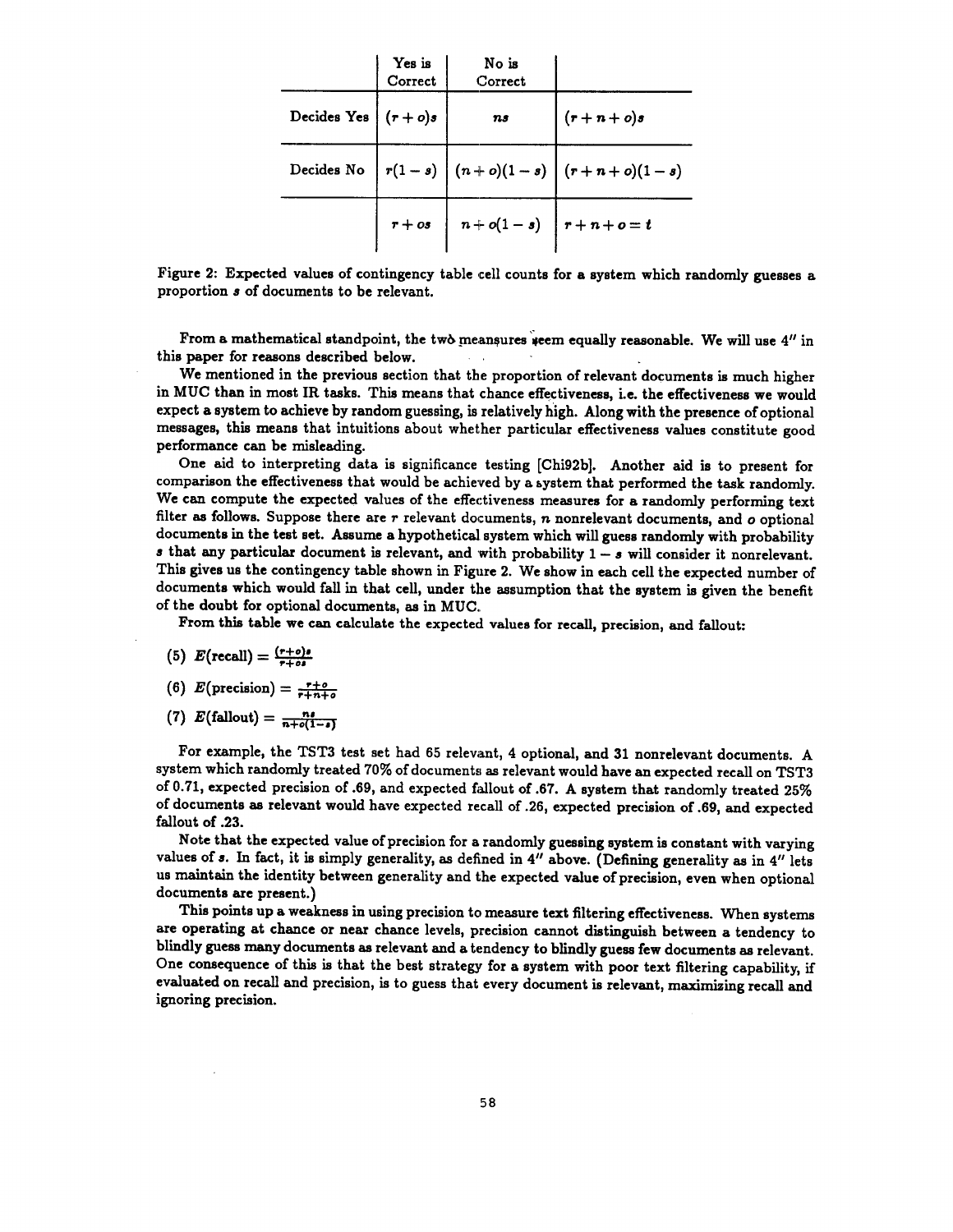Table 2: Recall, precision, and fallout for system level text filtering for MUC-3 and MUC-4 systems, plus a system which judges every document relevant. Values are in hundredths, i.e. 79 means 0.79.

|                | MUC-3 TST2 5/91 |     |             | MUC-4 TST3 5/92 |     |             | MUC-4 TST4 5/92 |     |             |
|----------------|-----------------|-----|-------------|-----------------|-----|-------------|-----------------|-----|-------------|
| Site           | REC             | PRE | <b>FALL</b> | RËC             | PRE | <b>FALL</b> | <b>REC</b>      | PRE | <b>FALL</b> |
| ADS            | 91              | 77  | 51          | $***$           | *** | $***$       | ∗∗∗             | *** | ∓∓∓         |
| <b>BBN</b>     | 100             | 69  | 85          | 83              | 87  | 23          | 83              | 74  | 31          |
| CONQUEST       | 37              | 78  | 15          | 32              | 81  | 14          | 48              | 74  | 19          |
| GE             | 95              | 81  | 38          | 91              | 87  | 28          | 96              | 84  | 22          |
| <b>GE-CMU</b>  | ***             | *** | ***         | 87              | 89  | 22          | 87              | 87  | 15          |
| GTE            | 51              | 71  | 35          | ***             | *** | ***         | ***             | *** | ***         |
| <b>HUGHES</b>  | 98              | 66  | 100         | 98              | 69  | 100         | 100             | 57  | 95          |
| <b>ITP</b>     | 65              | 74  | 37          | ***             | *** | ***         | ***             | *** | ***         |
| LSI            | 58              | 83  | 17          | 91              | 75  | 64          | 89              | 63  | 61          |
| MDC            | 82              | 75  | 46          | 69              | 81  | 34          | 68              | 79  | 22          |
| <b>MITRE</b>   | ***             | *** | ***         | 90              | 76  | 59          | 100             | 64  | 70          |
| <b>NMSU</b>    | ***             | *** | ***         | 83              | 80  | 41          | 95              | 66  | 61          |
| NYU            | 95              | 72  | 74          | 82              | 86  | 27          | 91              | 85  | 20          |
| <b>PARAMAX</b> | 60              | 90  | 10          | 88              | 77  | 56          | 96              | 68  | 56          |
| PRC            | 98              | 78  | 53          | 73              | 86  | 24          | 72              | 76  | 26          |
| <b>SRA</b>     | ***             | *** | ***         | 71              | 85  | 23          | 91              | 75  | 35          |
| SRI            | 70              | 83  | 24          | 90              | 88  | 25          | 93              | 82  | 28          |
| UMASS          | 97              | 82  | 39          | 91              | 94  | 12          | 91              | 82  | 24          |
| <b>UMICH</b>   | ***             | *** | ***         | 90              | 82  | 41          | 82              | 69  | 44          |
| UNL/USL        | 94              | 74  | 53          | ***             |     | ***         |                 | *** |             |
| USC            | ***             | *** | ***         | 45              | 70  | 39          | 69              | 70  | 31          |
| AllRel         | 100             | 66  | 100         | 100             | 69  | 100         | 100             | 55  | 100         |

Fallout, on the other hand, correctly distinguishes systems which treat many documents as relevant from those that treat few documents as relevant, even if those decisions are nearly random. We will see other reasons to prefer fallout over precision as an effectiveness measure for text filtering.

It is important to remember, of course, that MUC-3 and MUC-4 system designers were attempting to achieve the best possible overall template filling effectiveness, not just the best text filtering effectiveness. The data extraction effectiveness of a system that randomly generated templates, not just relevance decisions, would of course be much worse than that of any actual MUC system.

### **Text Filtering Effectiveness in MUC-3 and MUC-4**

In this section we present data on the effectiveness of system level text filtering in MUC-3 and MUC-4 systems. Table 2 presents the recall, precision, and fallout scores for text filtering for each MUC-3 site on the TST2 testset, and for each MUC-4 site on the TST3 and TST4 testsets. These scores were computed from the official MUC-3 and MUC-4 score reports. Along with the system scores, we also present a final row, AllRel, which indicates what scores a system would get if it simply treated every document as relevant.

Table 3 similarly presents the values of the F-measure [van79] for all MUC-3 and MUC-4 systems. We compute the F-measure for system level text filtering the same way as for overall system effectiveness [Chi92], but use the text filtering recall and precision values as input, rather than the data extraction recall and precision values:

$$
F = \frac{(\beta^2+1.0)\times P\times R}{\beta^2\times P+R}
$$

Finally, Figures 3 to 8 plot recall vs. precision, and fallout vs. recall for each of the three data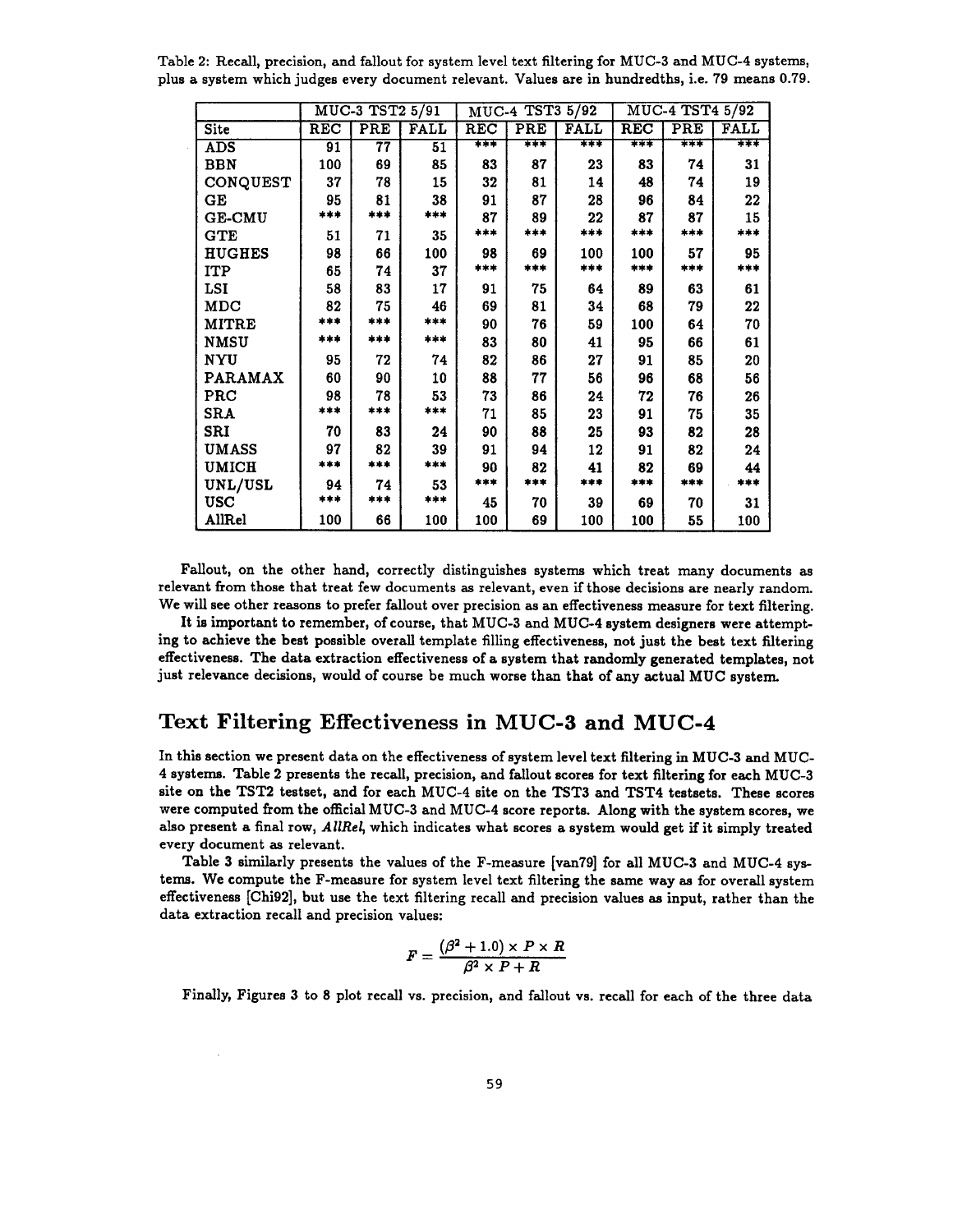**Table 3: F-values for system level text filtering effectiveness of MUC-3 and MUC-4 sites, plus a**  hypothetical system (AllRel) which judges every document relevant. Values of  $F$  for  $\beta$  of 0.5, 1.0, **and 2.0 are given. Values are in hundredths, i.e. 79 means 0.79.** 

|                | MUC-3 TST2 5/91 |          |                 | MUC-4 TST3 5/92 |             |          | MUC-4 TST4 5/92 |             |             |
|----------------|-----------------|----------|-----------------|-----------------|-------------|----------|-----------------|-------------|-------------|
| <b>Site</b>    | $\beta$ 0.5     | β<br>1.0 | $\beta$ 2.0     | $\beta$ 0.5     | $\beta$ 1.0 | Β<br>2.0 | $\beta$ 0.5     | $\beta$ 1.0 | $\beta$ 2.0 |
| <b>ADS</b>     | 79              | 83       | 88              | ∓∓∓             | ∗∗∗         | ≠≭∓      | ∓∓∓             | ***         | ∓≭∓         |
| <b>BBN</b>     | 74              | 82       | 92              | 86              | 85          | 84       | 76              | 78          | 81          |
| CONQUEST       | 64              | 50       | 41              | 62              | 46          | 36       | 67              | 58          | 52          |
| GE             | 83              | 87       | 92              | 88              | 89          | 90       | 86              | 90          | 93          |
| <b>GE-CMU</b>  | ***             | ***      | ***             | 89              | 88          | 87       | 87              | 87          | 87          |
| <b>GTE</b>     | 66              | 59       | 54              | ***             | ***         | ***      | ***             | ***         | ***         |
| <b>HUGHES</b>  | 71              | 79       | 89              | 73              | 81          | 90       | 62              | 73          | 87          |
| <b>ITP</b>     | 72              | 69       | 67              | ***             | ***         | ***      | ***             | ***         | ***         |
| LSI            | 76              | 68       | 62              | 78              | 82          | 87       | 67              | 74          | 82          |
| <b>MDC</b>     | 76              | 78       | 80              | 78              | 75          | 71       | 77              | 73          | 70          |
| <b>MITRE</b>   | ***             | ***      | ***             | 78              | 82          | 87       | 69              | 78          | 90          |
| <b>NMSU</b>    | ***             | ***      | ***             | 81              | 81          | 82       | 70              | 78          | 87          |
| NYU            | 76              | 82       | 89              | 85              | 84          | 83       | 86              | 88          | 90          |
| <b>PARAMAX</b> | 82              | 72       | 64              | 79              | 82          | 86       | 72              | 80          | 89          |
| PRC            | 81              | 87       | 93              | 83              | 79          | 75       | 75              | 74          | 73          |
| <b>SRA</b>     | 主主主             | ***      | ***             | 82              | 77          | 73       | 78              | 82          | 87          |
| SRI            | 80              | 76       | 72              | 88              | 89          | 90       | 84              | 87          | 91          |
| UMASS          | 85              | 89       | 94              | 93              | 92          | 92       | 84              | 86          | 89          |
| <b>UMICH</b>   | ***             | ***      | ***             | 83              | 86          | 88       | 71              | 75          | 79          |
| UNL/USL        | 77              | 83       | 89              | ***             | ***         | ***      | ***             | ***         | ***         |
| <b>USC</b>     | ***             | ***      | ***             | 63              | 55          | 48       | 70              | 69          | 69          |
| AllRel         | 71              | 80       | $\overline{91}$ | $\overline{74}$ | 82          | 92       | 60              | 71          | 86          |

60

 $\bar{z}$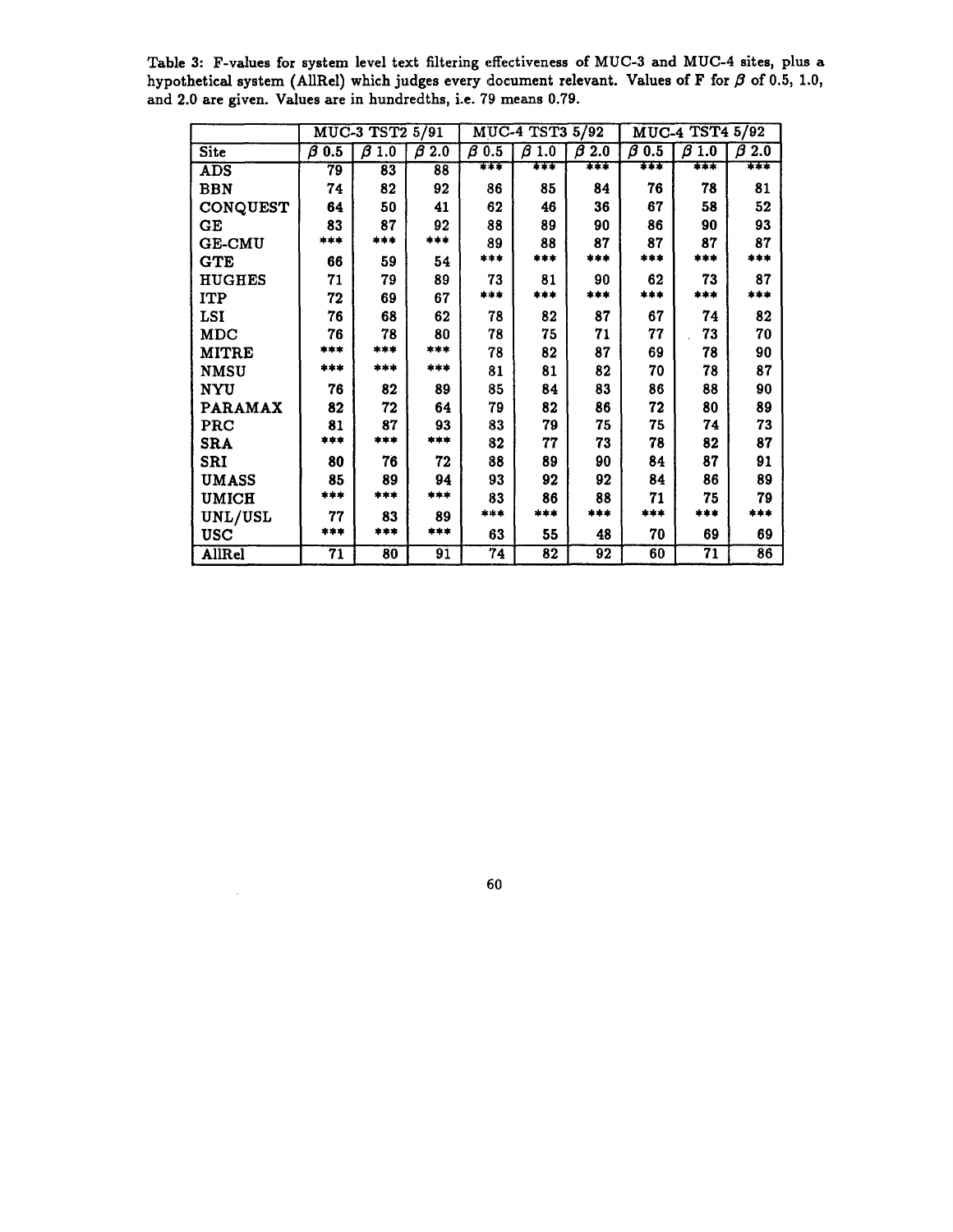

Figure 3: System level text filtering: recall vs. precision of MUC-3 systems on TST2.



Figure 4: System level text filtering: fallout vs. recall (ROC plot) of MUC-3 systems on TST2.

 $\epsilon_{\rm{max}}$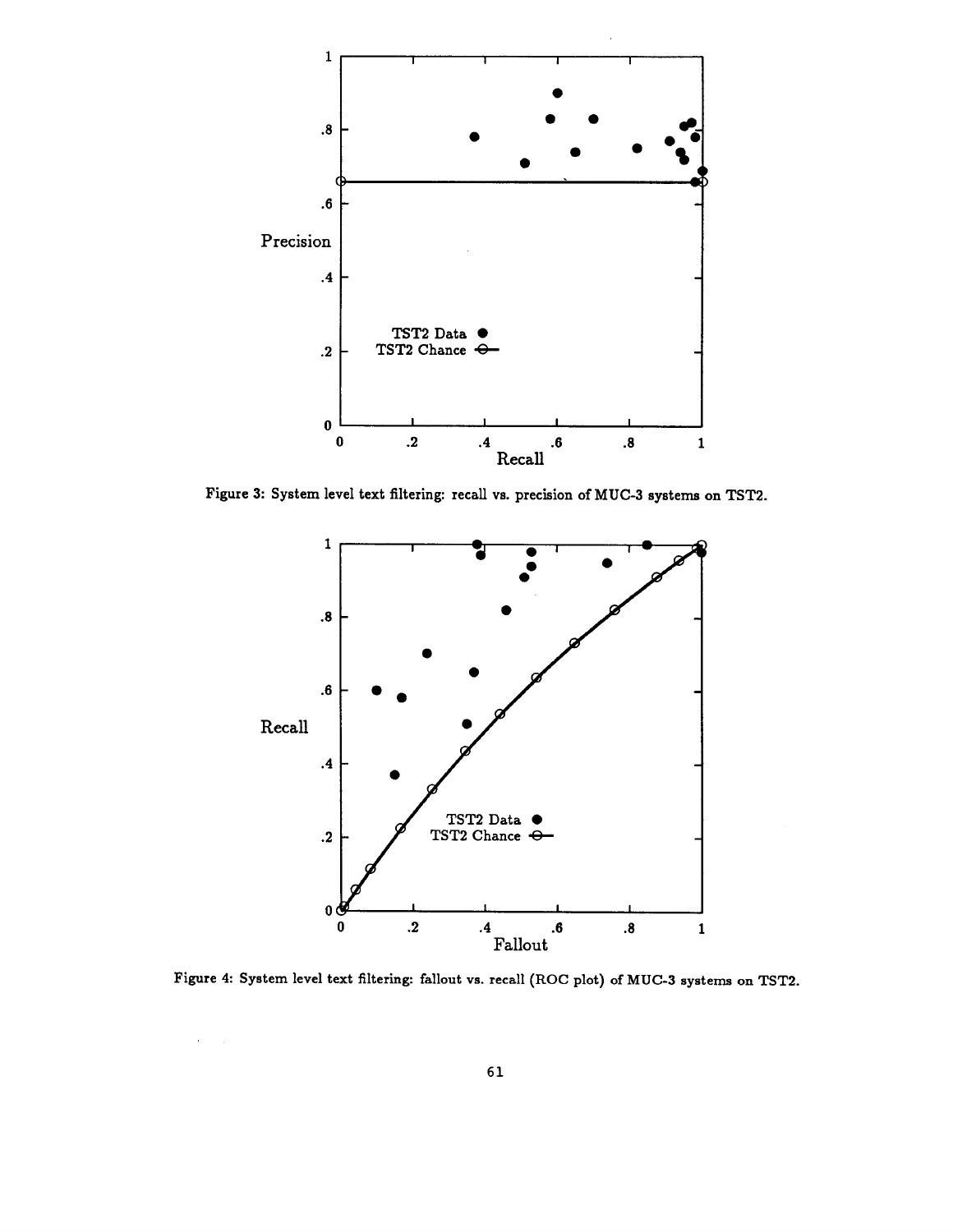

Figure 5: System level text filtering: recall vs. precision of MUC-4 systems on TST3.



Figure 6: System level text filtering: fallout vs. recall (ROC plot) of MUC-4 systems on TST3.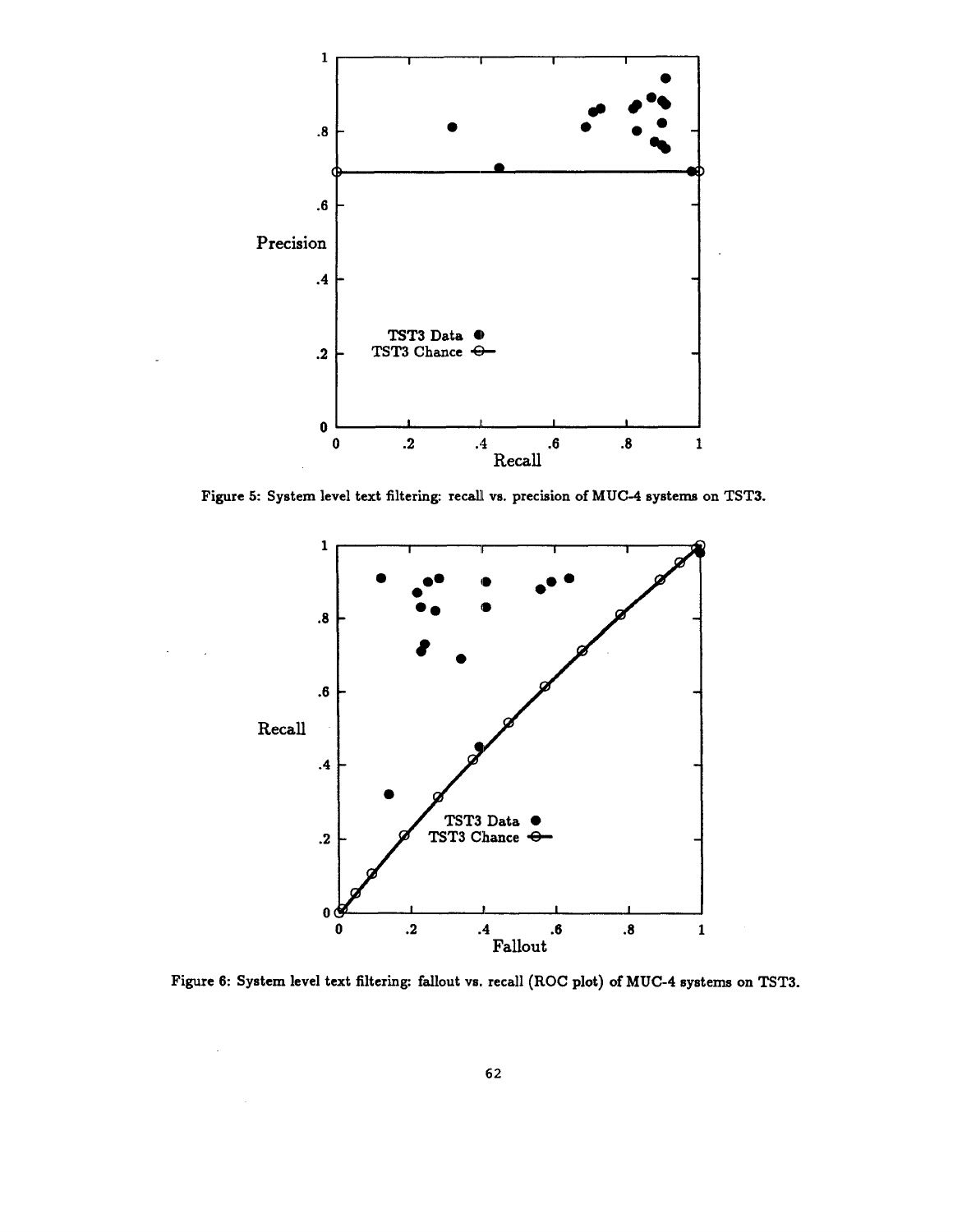

Figure 7: System level text filtering: recall vs. precision of MUC-4 systems on TST4.



Figure 8: System level text filtering: fallout vs. recall (ROC plot) of MUC-4 systems on TST4.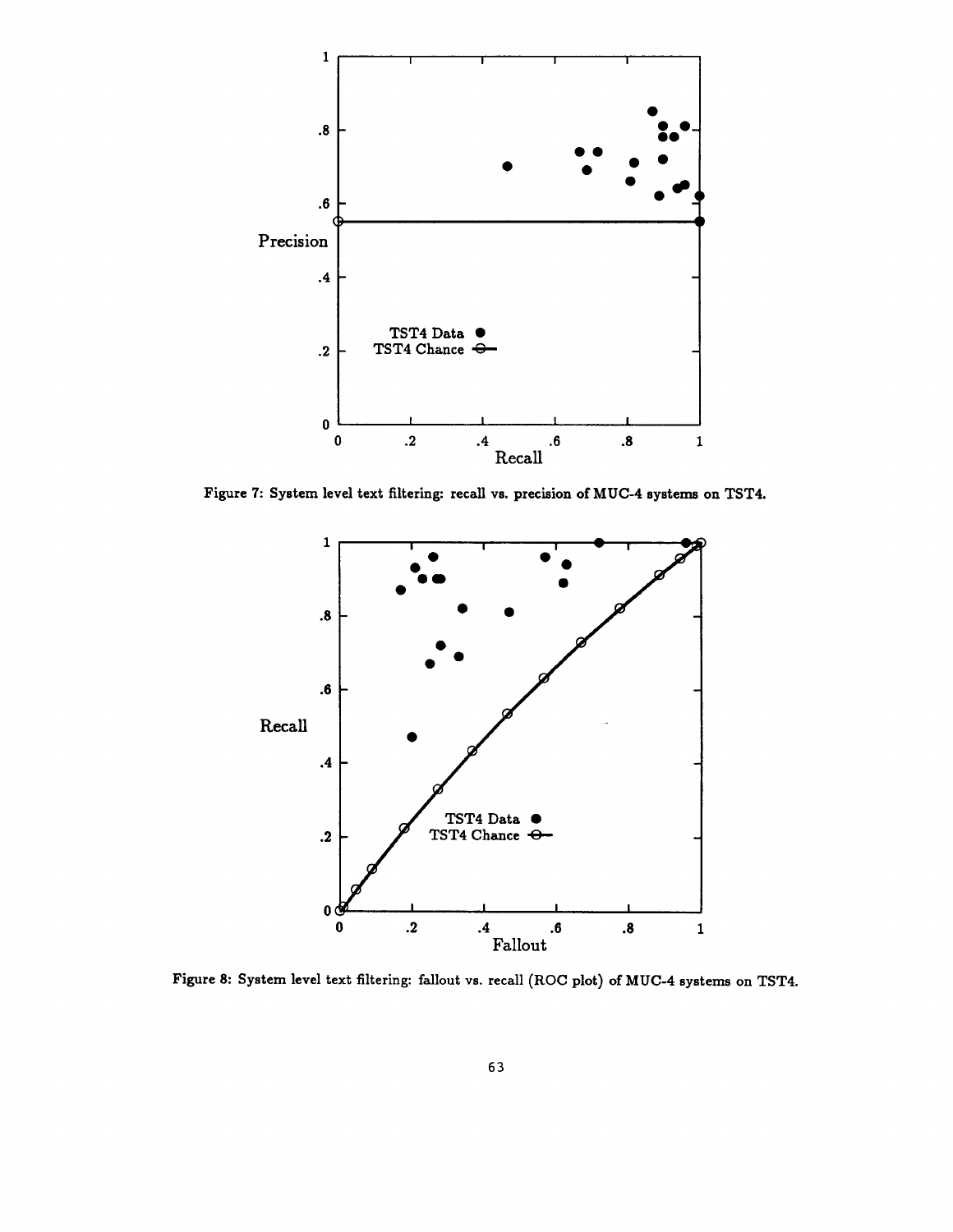sets. Displays of fallout vs. recall are often called ROC (relative operating characteristic) plots and are widely used in signal detection and decision theory. Along with the observed values for the MUC-3 and MUC-4 systems, we also plot the values that would be produced by a system which randomly classified some fraction s of documents as relevant. The graphs show how different values of 8 lead to different values of recall and fallout in such a system, while precision remains constant.

#### Analysis

The first thing that one notices about the system level text filtering results is the high level of effectiveness in absolute terms. For instance, Table 3 shows that the text filtering F-measure scores on TST3 range from .48 to .92 with a mean of .80 and a median of .82. On the other hand, as the AI1Rel row shows, the F-measure for a system that simply guessed every story to be relevant would also be .82. The MUC-4 systems stack up somewhat better on TST4, but still not startlingly better than a system that did no filtering at all.

We would like to know how much the text filtering ability of systems progressed from MUC-3 to MUC-4. Unfortunately, both the testsets and the systems themselves changed between MUC-3 and MUC-4. The TST2 and TST3 test sets were drawn from the same population of stories, but not randomly, and we also do not have data on the variability between 100 message samples from this population. Thus, while 8 of the 11 sites who participated in both MUC-3 and MUC-4 increased in their text filtering F-measure score (if we give equal weight to recall and precision, i.e.  $\beta = 1.0$ ), we do not know whether this was a result of improvements in system design, the change of test set, random fluctuation, or some combination of these.

An issue of great interest is how robust MUC systems are to changes in the nature of their input text. Here the comparsion in effectiveness between TST3 and TST4 is informative, since exactly the same system configurations were run on the two data sets. TST4 was drawn from an earlier time slice of the same text stream as TST3 [Sun92], and so was a relatively mild test of portability to new texts. Of the 17 MUC-4 systems, 12 declined in the text filtering F-measure ( $\beta = 1.0$ ) and 5 improved, from TST3 to TST4. However, the mean change in F-measure across the 12 systems which declined was only  $4.9.^3$  This compares favorably with the decline of 11.0 in F-measure for a strategy of guessing every document to be relevant.

However, going beyond the summary F-measure to the individual recall, precision, and fallout text filtering scores reveals a different picture. Examining Figures 5 and 7 shows that from TST3 to TST4 there was a substantial decline in precision, coinciding with the decline in generality of the testset or, equivalently, the expected precision of a randomly guessing system. In contrast, fallout remains relatively stable between TST3 and TST4, as seen in Figures 6 and 8.

We can quantify this by examining Table 2. For the 17 MUC-4 systems, the mean decline in precision from TST3 to TST4 was 7.9, while fallout increased by only 1.9. Taking a trimmed mean [Cha88] by discarding the highest and lowest differences as outliers makes the distinction even more apparent: precision drops by 8.0 but fallout increases by only 1.0.

The ramifications of this are two-fold. First, from the standpoint of choosing evaluation measures for system level text filtering, precision and, therefore, the F-measure, are handicapped by the strong correlation between precision and generality.<sup>4</sup> The correlation between precision and generality has been pointed out in the IR literature [Rob89], but is more serious in the MUC testsets. The generality for queries in a typical IR test collection is quite low. For example, generality for the 64 queries in the CACM-3204 test collection [FNL88] ranges from 0.000 to 0.016, putting a relatively low floor on precision. This contrasts with generalities for TST2, TST3, and TST4 of .66, .69, and .55 respectively, which constrain precision considerably.

Secondly, and more important, the generality of real world text streams will be much lower than that of the MUC test sets. The MUC data sets were a small subset of the original full text

<sup>&</sup>lt;sup>3</sup>The mean change in F-measure for all 17 MUC-4 systems, including the five that increased in F-measure that increased was a decrease of only 1.4. However, that figure is heavily affected by two systems that did much better on TST4 than TST3, but nevertheless did poorly on both.

 $^4$  It would, of course, be possible to define a single measure similar to the F-measure but based on recall and fallout, and this might be desirable.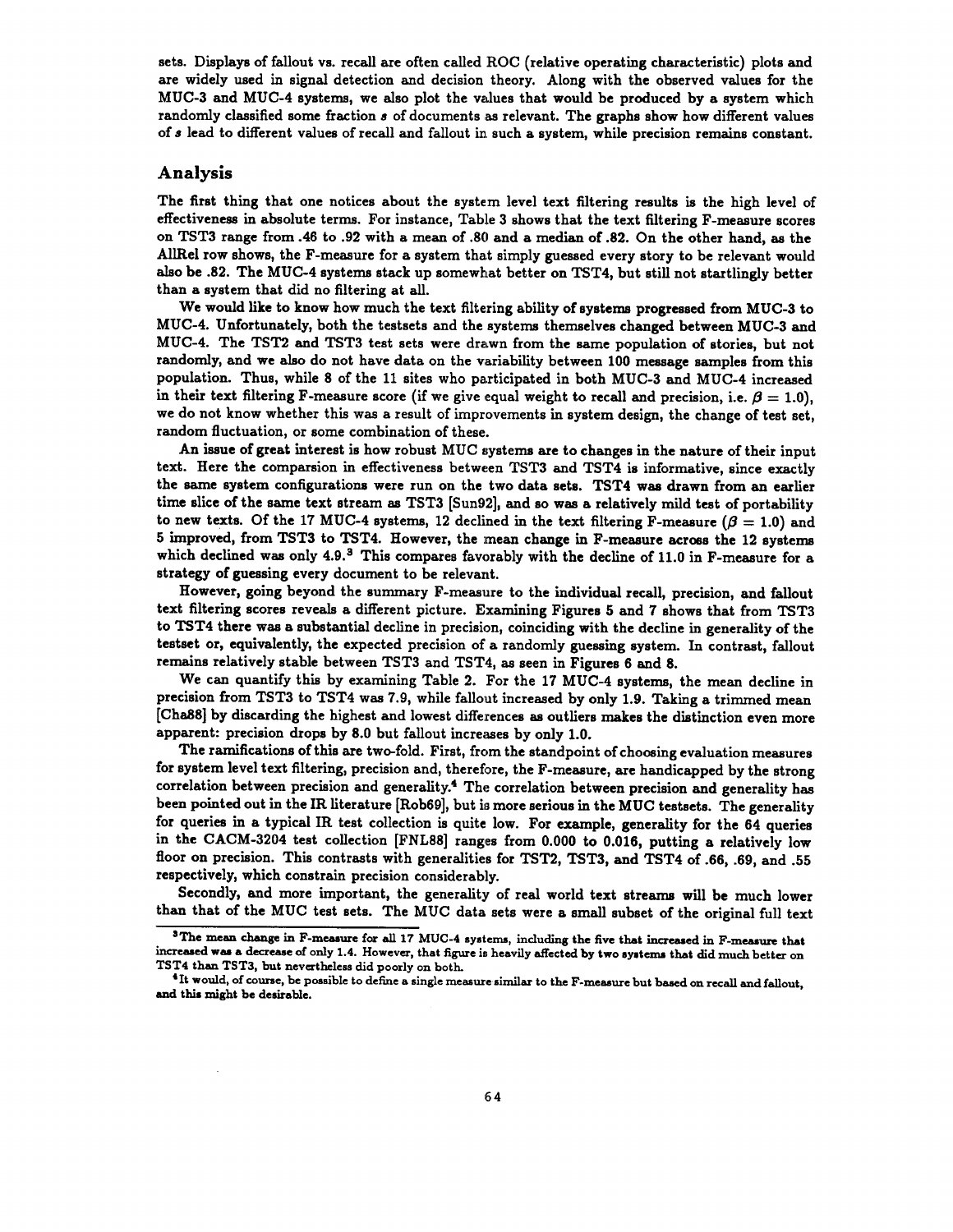databases of messages [Sun91]. First, only messages categorized as being about Latin America were used. Against that subset, a boolean query was used to find messages which contained a country name of interest as well as one of a set of 24 words highly suggestive of terrorist incidents were included in the MUC training and test sets. This further restriction resulted in a subset about 15% of the size of the original Latin American set [Sun92b].

The fact that only a small proportion of the database was used suggests that the raw text stream has a much lower generality than the MUC test sets. If MUC systems have constant fallout or, equivalently, precision which drops in proportion to generality, then system level text filtering effectiveness would be much lower on the original FBIS text stream than it was on the MUC subsets. Overall data extraction effectiveness is unlikely to be high if systems do poorly even at distinguishing from which documents to extract data.

Is the assumption of constant fallout too pessimistic? For one query-based text retrieval test collection, Salton found that both precision and fallout decreased by factors of 2 to 3 when generality was decreased by a factor of 7 [Sa172]. Thus precision decreased at a slower rate than would be the case if fallout was constant, but still at a substantial rate.

Even these figures are probably overoptimistic for the MUC case. Salton's experiment involved expanding the collection by a set of documents containing no relevant documents. The transition for the MUC testset to the raw FBIS data stream would involve adding new relevant as well as nonrelevant documents, and those new relevant documents would be harder to detect than the current ones (since they would not contain any of the 24 suggestive keywords, and would not have been classified by FBIS as being about Latin America). In order to obtain the same level of recall as on the MUC testsets, still more of a sacrifice in preclsion/fallout would likely need to be made.

#### **Conclusions**

In this article we introduced a distinction between system level text filtering, a characteristic which can be measured for any data extraction system, and component level text filtering, a strategy which is used by some data extraction systems. While we discussed the architectural choices that MUC-3 and MUC-4 systems have made with respect to component level text filtering, there was relatively little we could say about the ramifications of those choices, since few sites tested turning off or varying the nature of their text filtering components. We encourage more experiments of this sort. We also note that text filtering components, particularly those which operate on raw words or on completed templates rather than internal representations, are good candidates for interchangable parts in data extraction systems.

We were able to draw somewhat stronger conclusions about system level text filtering in MUC systems. The MUC-3 and MUC-4 systems exhibited a high absolute level of effectiveness at system level text filtering. We pointed out, however, that on the MUC test sets, a level of effectiveness equal to that of some systems could be achieved by blindly guessing which documents were relevant.

Of more consequence were the differences in text filtering effectiveness between test sets TST3 and TST4. While TST4 was chosen to provide a different time slice than TST3, it was more notable for having a lower generality (proportion of relevant documents) than TST3. The fact that precision declined on the average by 7.9 points from TST3 to TST4, while fallout increased by 1.0 points, raises the possibility that the effectiveness of MUC systems may drop dramatically if they are applied to real world text streams.

We also noted that, due to the correlation between precision and generality, fallout is a more useful effectiveness measure for understanding system behavior than is precision, even if operational requirements may sometimes more conveniently be stated in terms of precision.

Verifying whether this is the case will require testing of system level text filtering effectiveness on much larger databases, with a generality level similar to that of real world data streams. Fortunately, this is practical, since a large number of documents can be judged for relevance in the time it takes to create a data extraction answer key for a single document. Such an approach would also support the construction of better data extraction test sets, since a wide range of types of relevant documents could be sampled from, not just those which contain obvious keyword clues.